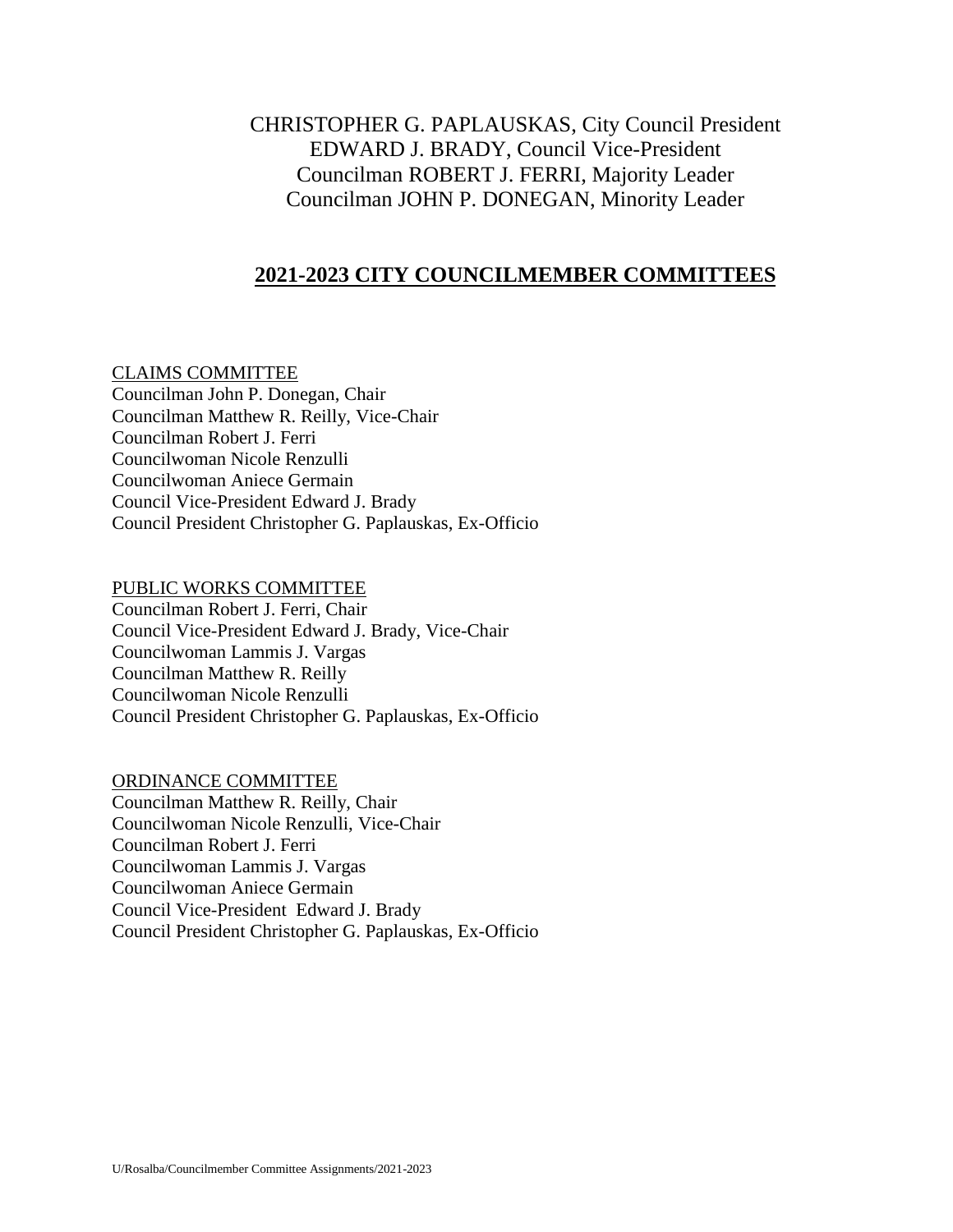### SAFETY SERVICES & LICENSES COMMITTEE

Councilwoman Nicole Renzulli, Chair Councilman Matthew R. Reilly, Vice-Chair Councilman Robert J. Ferri Councilwoman Member Lammis J. Vargas Councilwoman Aniece Germain Councilmember Vice-President Edward J. Brady Councilmember President Christopher G. Paplauskas, Ex-Officio

Council Vice-President Edward J. Brady, Chair Councilman Robert J. Ferri Councilman Robert J. Ferri, Vice-Chair Councilman John P. Donegan Councilman Matthew R. Reilly Councilwoman Nicole Renzulli Councilwoman Jessica M. Marino Council President Christopher G. Paplauskas, Ex-Officio

FINANCE COMMITTEE EXECUTIVE EMERGENCY MANAGEMENT

Councilman Matthew R. Reilly, Chair Councilmember Robert J. Ferri Council President Christopher G. Paplauskas, Vice-Chair Councilman Robert J. Ferri Councilwoman Nicole Renzulli Council Vice-President Edward J. Brady Councilwoman Jessica M. Marino Councilman John P. Donegan

Council Vice-President Edward J. Brady, Finance Chair Councilwoman Nicole Renzulli Councilman Robert J. Ferri (Majority Member)

Ted Westcott **Lisa Andoscia** 

MAJORITY LEADER MINORITY LEADER

# CITY & SCHOOL SAFETY COMMISSION

Councilwoman Nicole Renzulli

RULES COMMITTEE SCHOOL BUILDINGS COMMITTEE

AUDIT COMMITTEE PARK & RECREATION ADV. COMM.

HARBOR MASTER COUNCILMEMBER GRANT WRITER

Councilman Robert J. Ferri Councilman John P. Donegan